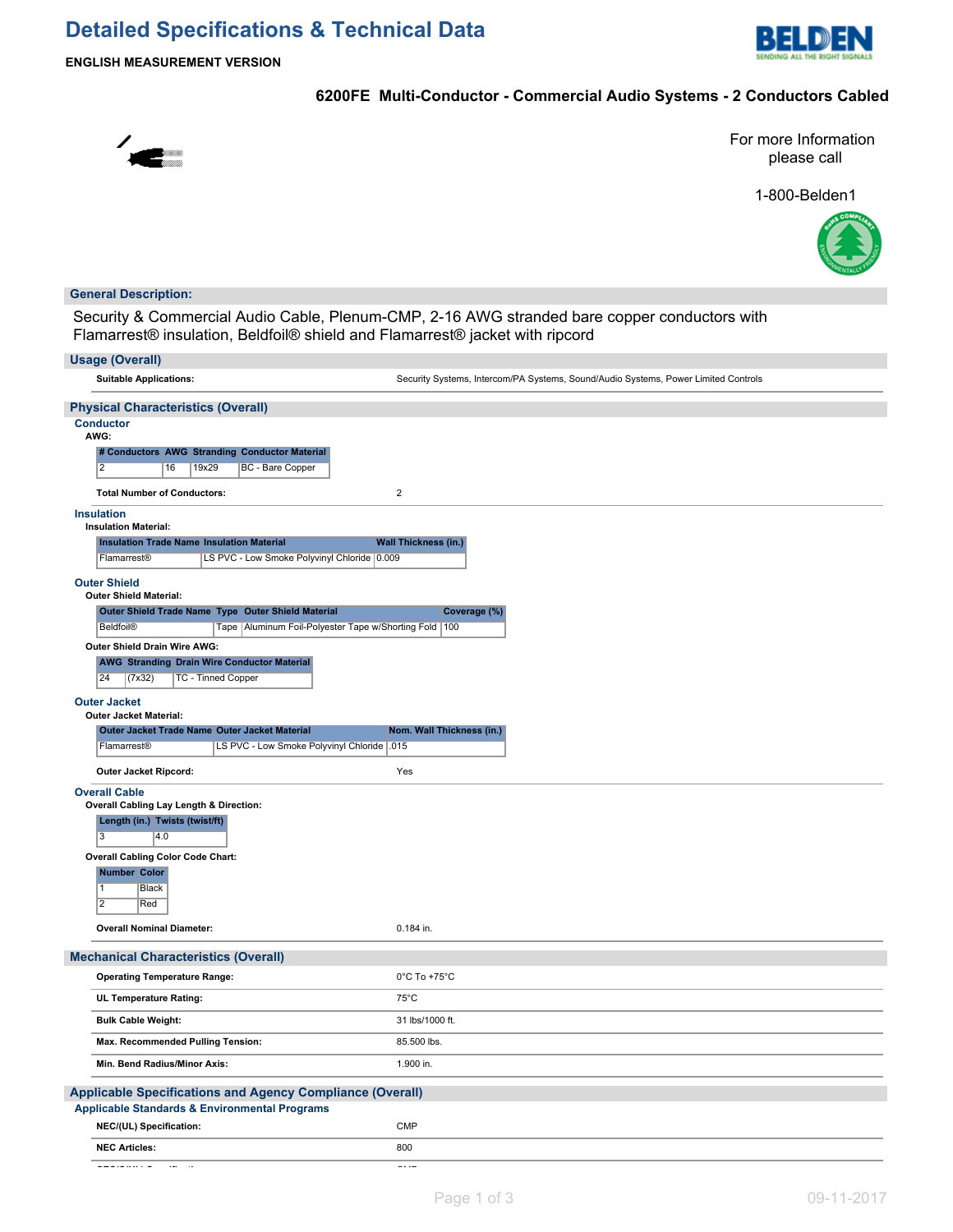# **Detailed Specifications & Technical Data**



#### **ENGLISH MEASUREMENT VERSION**

### **6200FE Multi-Conductor - Commercial Audio Systems - 2 Conductors Cabled**

|                          | CEC/C(UL) Specification:                    | <b>CMP</b>      |  |  |  |
|--------------------------|---------------------------------------------|-----------------|--|--|--|
|                          | EU Directive 2011/65/EU (ROHS II):          | Yes             |  |  |  |
|                          | <b>EU CE Mark:</b>                          | Yes             |  |  |  |
|                          | EU Directive 2000/53/EC (ELV):              | Yes             |  |  |  |
|                          | EU Directive 2002/95/EC (RoHS):             | Yes             |  |  |  |
|                          | EU RoHS Compliance Date (mm/dd/yyyy):       | 04/01/2005      |  |  |  |
|                          | EU Directive 2002/96/EC (WEEE):             | Yes             |  |  |  |
|                          | EU Directive 2003/11/EC (BFR):              | Yes             |  |  |  |
|                          | CA Prop 65 (CJ for Wire & Cable):           | Yes             |  |  |  |
|                          | MII Order #39 (China RoHS):                 | Yes             |  |  |  |
| <b>Flame Test</b>        |                                             |                 |  |  |  |
|                          | <b>UL Flame Test:</b>                       | <b>NFPA 262</b> |  |  |  |
|                          | C(UL) Flame Test:                           | FT6             |  |  |  |
| <b>Suitability</b>       |                                             |                 |  |  |  |
|                          | Suitability - Indoor:                       | Yes             |  |  |  |
| <b>Plenum/Non-Plenum</b> |                                             |                 |  |  |  |
|                          | Plenum (Y/N):                               | Yes             |  |  |  |
|                          | <b>Plenum Number:</b>                       | 5200FE          |  |  |  |
|                          | <b>Electrical Characteristics (Overall)</b> |                 |  |  |  |

| Nom. Inductance:                                    |  |  |
|-----------------------------------------------------|--|--|
| Inductance (µH/ft)                                  |  |  |
| .15                                                 |  |  |
| Nom. Capacitance Conductor to Conductor:            |  |  |
| Capacitance (pF/ft)                                 |  |  |
| 81.5                                                |  |  |
| Nom. Capacitance Cond. to Other Conductor & Shield: |  |  |
| Capacitance (pF/ft)                                 |  |  |
| 146.7                                               |  |  |
| Nom. Conductor DC Resistance:                       |  |  |
| DCR @ 20°C (Ohm/1000 ft)                            |  |  |
| 4.0                                                 |  |  |
| Nominal Outer Shield DC Resistance:                 |  |  |
| DCR @ 20°C (Ohm/1000 ft)                            |  |  |
| 15.900                                              |  |  |

**Max. Operating Voltage - UL:**

**Voltage** 300 V RMS

**Max. Recommended Current:**

**Description Current**

10C Temperature Rise  $|6.25$  Amps per conductor @ 25°C ambient

#### **Put Ups and Colors:**

| Item $#$       | Putup    | <b>Ship Weight</b> | <b>Color</b>       | <b>Notes</b> | <b>Item Desc</b>     |
|----------------|----------|--------------------|--------------------|--------------|----------------------|
| 6200FE D151000 | 1.000 FT | 32.000 LB          | <b>BLUE</b>        |              | 2#16 FLRST FS FLRST  |
| 6200FE 0021000 | 1.000 FT | 32.000 LB          | <b>RED</b>         |              | 2#16 FLRST FS FLRST  |
| 6200FE 0031000 | 1.000 FT | 32.000 LB          | ORANGE             |              | 2 #16 FLRST FS FLRST |
| 6200FE 0041000 | 1.000 FT | 32.000 LB          | YELLOW             |              | 2#16 FLRST FS FLRST  |
| 6200FE 0051000 | 1.000 FT | 32,000 LB          | <b>GREEN, DARK</b> |              | 2#16 FLRST FS FLRST  |
| 6200FE 0071000 | 1.000 FT | 32.000 LB          | <b>VIOLET</b>      |              | 2 #16 FLRST FS FLRST |
| 6200FE 0091000 | 1.000 FT | 32.000 LB          | <b>WHITE</b>       |              | 2#16 FLRST FS FLRST  |
| 6200FE 0101000 | 1.000 FT | 32,000 LB          | <b>BLACK</b>       |              | 2#16 FLRST FS FLRST  |
| 6200FE 8771000 | 1.000 FT | 33.000 LB          | NATURAL            | С            | 2 #16 FLRST FS FLRST |
| 6200FE 877500  | 500 FT   | 16,500 LB          | <b>NATURAL</b>     |              | 2#16 FLRST FS FLRST  |

**Notes:** C = CRATE REEL PUT-UP.